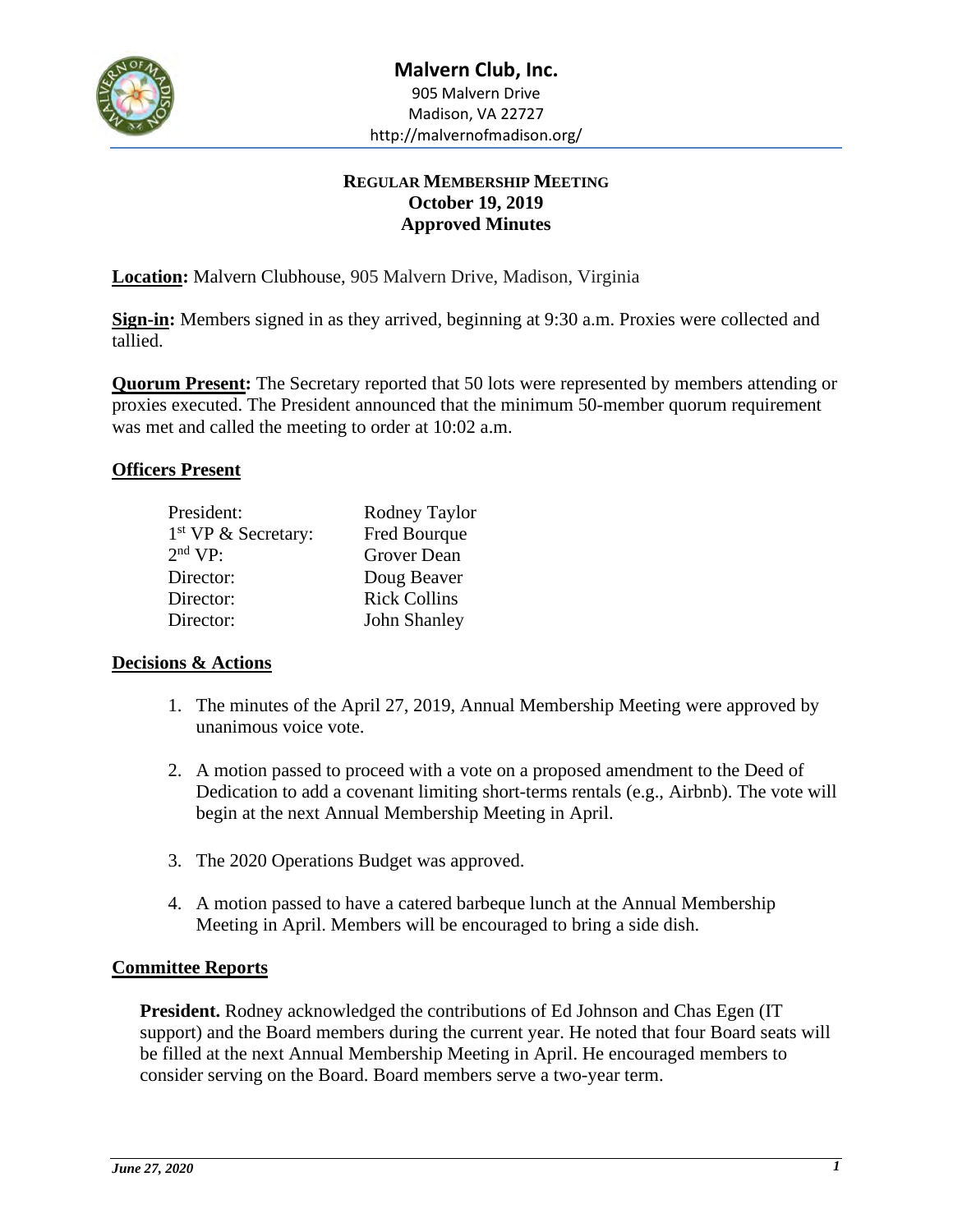**Secretary.** Fred said that houses and vacant lots are selling at an increasing rate over the past two years and new members are joining the community. He introduced one of our new members, Carolyn Wahl, who is building a house on the Carriage Lane cul-de-sac.

**Treasurer.** Rodney gave the Treasurer's report in Diana's absence. He provided the following cash balances as of October 9, 2019:

| <b>Operating Funds Balance</b> | \$202,404.89 |
|--------------------------------|--------------|
| Capital Reserve Funds Balance  | \$258,190.57 |
| Check/Savings Account Balance  | \$460,595.46 |

The Reserve Funds account is savings to pay for future planned capital improvements (e.g., road paving, pool resurfacing, Clubhouse roof and furnace). Of the total \$460,595.46 in the accounts, \$237,993.34 is in CDs earning 3% per year or about \$600 per month. Rodney thanked Diana for initiating the CD purchases.

**Pool.** Fred reported that the Pool was now closed for the year and that it had been another great summer. The Pool was closed for about a week, due to the failure and replacement of the pool pump motor.

**Clubhouse.** Fred reported that the Activity Center flooring was replaced this week. The carpets in the back rooms were removed, and we installed some of the vinyl flooring that was left over from the Clubhouse renovation. In the big front room and the Pool Restroom we purchased and installed new vinyl flooring.

**Grounds.** Rick said that Jason Woodward is doing tree trimming along the roadways. Trees and bushes need to be trimmed to 6-8 feet back from the edge of the road and 10-12 feet above the roadway. He said there will be a sign at the entrance on days when the tree trimming is done. Barry Cliver asked if we are billing property owners for the trimming on their lots. Rick said the Board had decided to cover that expense in the budget since everyone uses the roads. He did encourage members to do their own tree trimming and mowing along the roadway. Rick said there are several dead trees on the Clubhouse property that need to be taken down; the big maple might have to be cabled to save it. He said the Board would solicit bids for the tree work. He thanked Debra and Grover Dean for beautifying the entrance, with Don Nicholson and Isaac Woodson's help, and Valerie and José Cruz for donating the flag and flagpole.

**Lake.** Rick said the new drain will be installed at the dam next summer, as required by the State. A total of \$30,000 has been set aside in the 2019-2020 budgets to cover that expense. He thanked David Kalish for taking the lead to install fencing and a gate on the north dock to keep the geese off.

**Roads.** Grover reported that the planned paving for the year had been completed. There is still some crack filling to be done either later this year or next year. Also, the drop-off along Sylvan Lane will be addressed when the pavers are out here in 2020.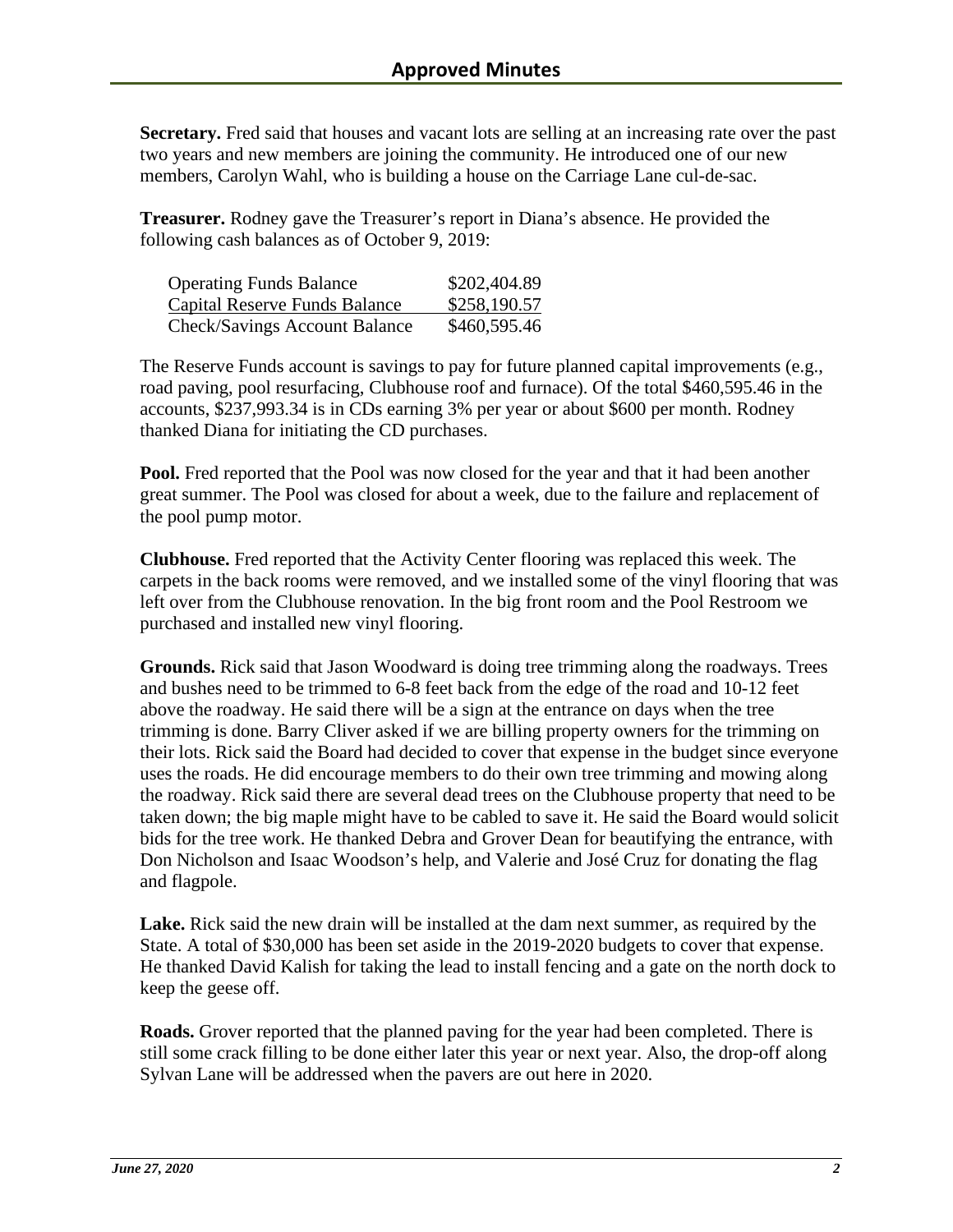**Social Events**. Fred reminded everyone that this year's Christmas Holiday Party will be at the Clubhouse on Saturday, December  $14<sup>th</sup>$ , from 3 to 7 p.m. It will be a potluck supper, and everyone is invited. Katie said that Trick-or-Treating in Malvern is planned for Halloween evening, October  $31<sup>st</sup>$ , from 6 to 8 p.m. She asked that members who would like to have Trick-or-Treaters come to their house, please leave a porch light on.

**Firewise.** Susan said she is having a frustrating time getting help from the State Firewise Program Coordinator. She is going to keep trying, but if she can't get support from the program she will not be able to continue as Malvern's coordinator. The Board encouraged her to give it one more try and thanked her for her persistence.

### **Old Business**

**Short-term Rentals Amendment.** Rodney reported on the Board's work since the April Annual Membership Meeting, at which the members voted to develop an amendment to the Deed of Dedication (i.e., the covenants) to set limits on short-term rentals (e.g., Airbnb) in Malvern. He said he had coordinated with the association's attorney to compose the following amendment:

a) RESOLVED, that the Deed of Dedication be and hereby is amended by deleting the current Section 2 thereof, and replacing it with the following new Section 2:

> 2. The lots designated in the subdivision shall be used for residential purposes only, and no profession, business, trade, enterprise or commercial activity of any kind or any nature shall be conducted or carried on upon any said lot or within any dwelling hereinafter erected thereon, without the express written approval of the developer and/or the Property Owner's Association. **No lot or dwelling thereupon shall be rented for revolving use, transient use, or hotel purposes—including use as a bed and breakfast, for short term on-line rental, or the like. No lot or dwelling shall be leased or rented in its entirety for any period less than thirty (30) days.**

The proposed change is the text shown in bold face above. No other changes are proposed. Rodney said the Board had developed a process for voting on the amendment, and he said this process could be used for any future amendment. The State allows HOAs to take up to 11 months to vote on amendments to their governing documents. In this case, the Board will send ballots in the mail to all Malvern property owners at least 6 weeks before the Annual Membership Meeting to be held on April 25, 2020. The voting will start at the meeting. Voting will continue for up to 11 months, in accordance with Virginia law. Rodney said a two-thirds majority is required to adopt the amendment. There are 234 lots, and two-thirds is 156 lots. Voting will continue until 156 lots vote to adopt, 79 lots vote not to adopt, or time runs out on March 24, 2021, in which case the amendment would fail. He said each lot would be allowed one vote, regardless of status (i.e., good standing or not), consistent with our By-Laws.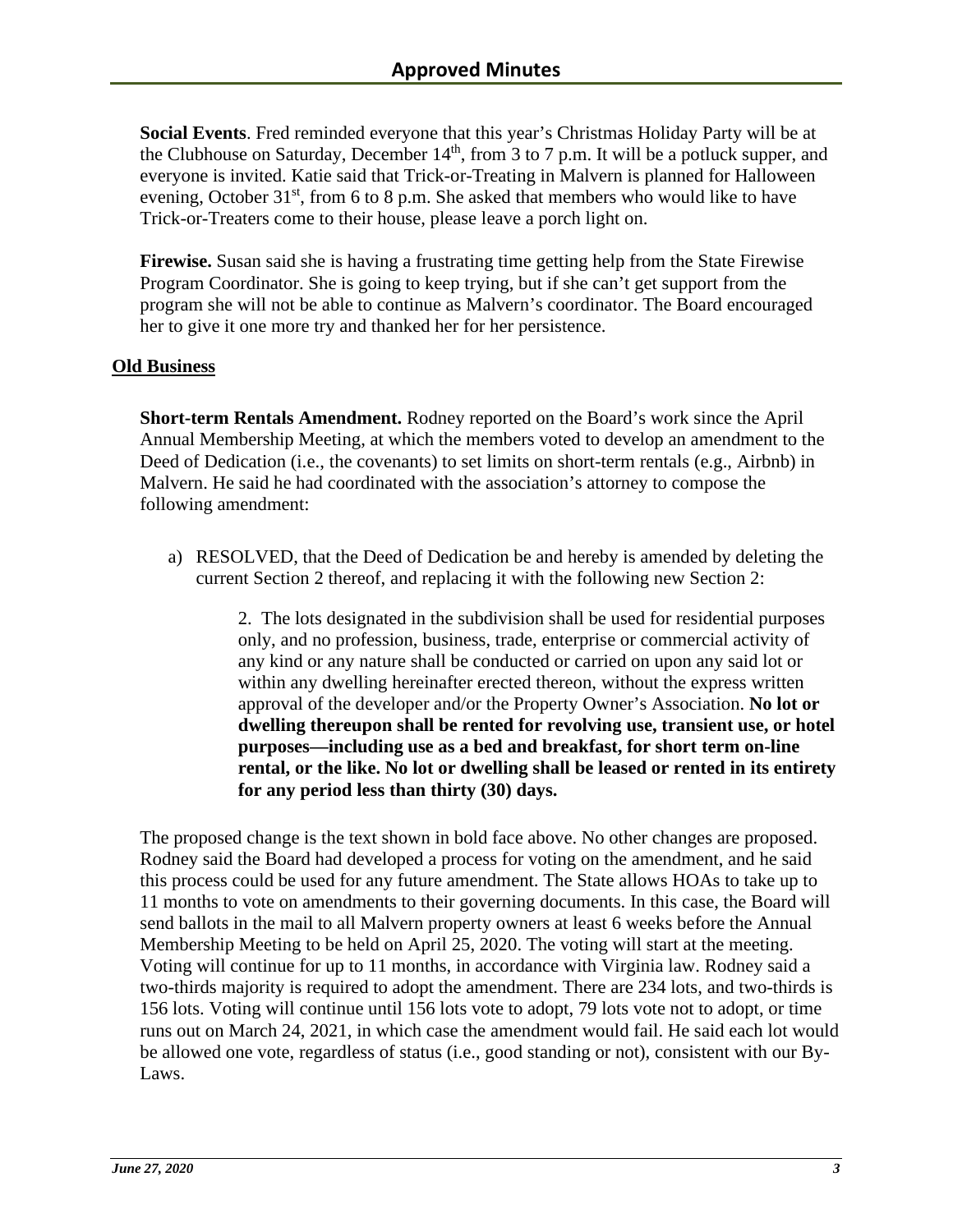A motion was made and seconded to proceed with the proposed process to present the proposed amendment to the general membership for their vote. The motion passed by unanimous voice vote.

**2020 Paving Plan.** Rodney summarized the long-term paving plan and the anticipated periodic dues increases required to fund it. (This topic was discussed at length at the 2019 Annual Membership Meeting.) He said the first round of paving would be done in 2020. The plan is to pave Malvern Drive from the entrance to the stop sign, and Covered Bridge Drive from the stop sign to its intersection with Liberty Lane/Powderhorn Lane. He said the first short piece of Covered Bridge might not need to be done since it was paved just a few years ago. There is \$265,000 in the 5-Year Plan for 2020 road repairs. Rodney said we would draw \$90,000 from Retained Earnings and \$145,000 from the Reserve Fund. The remaining \$30,000 is included in the proposed 2020 operations budget. He cautioned that the budgeted cost of the planned repairs is an estimate. He said we will do as much paving as \$265,000 will buy next year. Rodney said the Five-Year Plan includes periodic dues increases to defray the cost of the anticipated road repairs, as well as the rising cost of operations. He said, if the membership approves the budget, dues will be set at \$575 for 2020. That's a \$25 increase over this year's dues, generating an additional \$5,850 in revenue. He said about half of the additional revenue will go towards road repairs and the other half towards other operating expenses and the Reserve Fund. Per the Reserve Study and the Five-Year Plan, we anticipate \$25 dues increases every four years until the road repairs are completed. Members can review the long-term paving schedule in the latest Reserve Study which may be found on the Malvern website at http://www.malvernofmadison.org/DocForm/ReserveStudy.pdf.

**Member Responsibilities.** John Dacus asked whether anything can be done to address speeding in the community. Rodney said that this is one of the complaints that the Board receives routinely that are outside the scope of the Board's responsibility and authority. All members of the community agreed to abide by the covenants established in our governing documents and the rules set forth by the Malvern Club when they purchased their property. The Board has the authority to enforce the covenants. There are no powers given the Board to enforce the rules, however; and the speed limit is a rule. Driving the proper speed, stopping at Stop signs, and being courteous to neighbors are things that all Members are expected to do; but these actions are not controlled by the Board. The Board has no power to enforce the speed limit, and the County has no authority to enforce traffic laws inside the development. Speeding has been a persistent problem in Malvern for years, and several remedies have been tried; but some people still drive too fast. Rodney reminded members that they are expected to watch out for pedestrians, avoid distractions, keep their speed down, and drive respectfully.

### **New Business**

**2020 Operations Budget.** Rodney went over the proposed 2020 operations budget that all members had received in the Fall Communicator. The budget was approved unanimously on a voice vote.